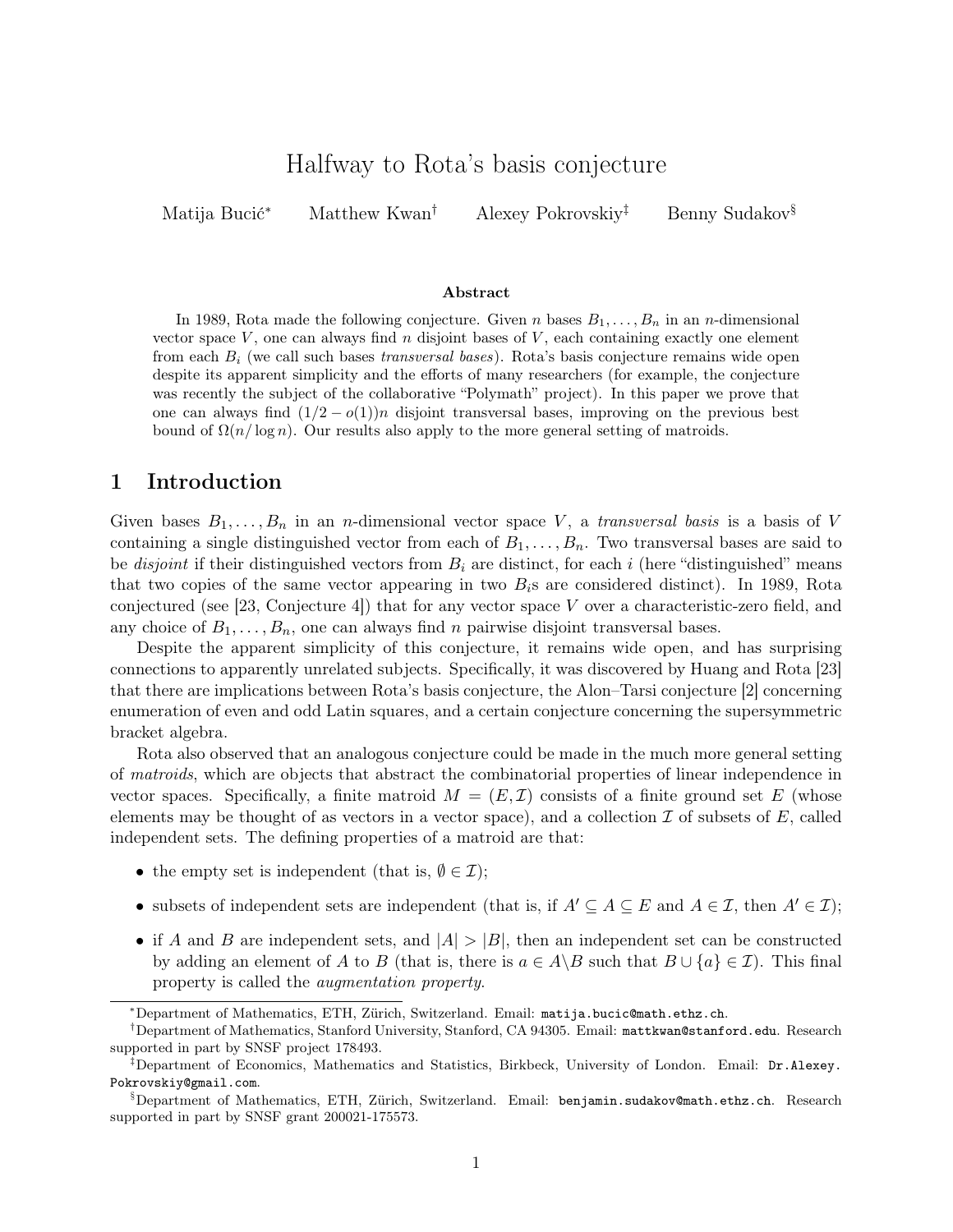Observe that any finite set of elements in a vector space (over any field) naturally gives rise to a matroid, though not all matroids arise this way. A basis in a matroid  $M$  is a maximal independent set. By the augmentation property, all bases have the same size, and this common size is called the rank of M. The definition of a transversal basis generalises in the obvious way to matroids, and the natural matroid generalisation of Rota's basis conjecture is that for any rank-n matroid and any bases  $B_1, \ldots, B_n$ , there are *n* disjoint transversal bases.

Although Rota's basis conjecture remains open, various special cases have been proved. Several of these have come from the connection between Rota's basis conjecture and the Alon–Tarsi conjecture, which has since been simplified by Onn [\[26\]](#page-12-1). Specifically, due to work by Drisko [\[15\]](#page-12-2) and Glynn [\[21\]](#page-12-3) on the Alon–Tarsi conjecture, Rota's original conjecture for vector spaces over a characteristic-zero field is now known to be true whenever the dimension n is of the form  $p \pm 1$ , for p a prime. Wild [\[30\]](#page-12-4) proved Rota's basis conjecture for so-called "strongly base-orderable" matroids, and used this to prove the conjecture for certain classes of matroids arising from graphs. Geelen and Humphries proved the conjecture for "paving" matroids [\[18\]](#page-12-5), and Cheung [\[8\]](#page-11-1) computationally proved that the conjecture holds for matroids of rank at most 4.

Various authors have also proposed variations and weakenings of Rota's basis conjecture. For example, Aharoni and Berger [\[1\]](#page-11-2) showed that in any matroid one can cover the set of all the elements in  $B_1, \ldots, B_n$  by at most 2n "partial" transversals, and Bollen and Draisma [\[4\]](#page-11-3) considered an "online" version of Rota's basis conjecture, where the bases  $B_i$  are revealed one-by-one. In 2017, Rota's basis conjecture received renewed interest when it was chosen as the twelfth "Polymath" project, in which amateur and professional mathematicians from around the world collaborated on the problem. Some of the fruits of the project were a small improvement to Aharoni and Berger's theorem, and improved understanding of the online version of Rota's basis conjecture [\[28\]](#page-12-6). See [\[9\]](#page-11-4) for Timothy Chow's proposal of the project, see [\[10,](#page-11-5) [11,](#page-11-6) [12\]](#page-12-7) for blog posts where much of the discussion took place, and see [\[13\]](#page-12-8) for the Polymath wiki summarising most of what is known about Rota's basis conjecture.

One particularly natural direction to attack Rota's problem is to try to find lower bounds on the number of disjoint transversal bases. Rota's basis conjecture asks for *n* disjoint transversal bases, but it is not completely obvious that even two disjoint transversal bases must exist! Wild [\[30\]](#page-12-4) proved some lower bounds for certain matroids arising from graphs, but the first nontrivial bound for general matroids was by Geelen and Webb [\[19\]](#page-12-9), who used a generalisation of Hall's theorem due to Rado [\[29\]](#page-12-10) to prove that there must be  $\Omega(\sqrt{n})$  disjoint transversal bases. Recently, this was improved by Dong and Geelen [\[14\]](#page-12-11), who used a beautiful probabilistic argument to prove the existence of  $\Omega(n/\log n)$ disjoint transversal bases. In this paper we improve this substantially and obtain the first linear bound.

<span id="page-1-0"></span>**Theorem 1.1.** For any  $\varepsilon > 0$ , the following holds for sufficiently large n. Given bases  $B_1, \ldots, B_n$ of a rank-n matroid, there are at least  $(1/2 - \varepsilon)n$  disjoint transversal bases.

Of course, since matroids generalise vector spaces, this also implies the same result for bases in an n-dimensional vector space. We also remark that for the weaker fact that there exist  $\Omega(n)$ disjoint transversal bases, our methods give a simpler proof; see [Remark 2.13.](#page-8-0)

In contrast to the previous work by Dong, Geelen and Webb, our approach is to show how to build a collection of transversal bases in an iterative fashion (reminiscent of augmenting path arguments in matching problems). It is tempting to imagine a future path to Rota's basis conjecture (at least in the case of vector spaces) using such an approach: by improving on our arguments, perhaps introducing some randomness, it might be possible to iteratively build a collection of  $(1 - o(1))n$ transversal bases, and then it might be possible to use some sort of "template" or "absorber" structure to finish the job. This was precisely the approach taken in Keevash's celebrated proof of the existence of designs [\[24\]](#page-12-12). Actually, it has been observed by participants of the Polymath project (see [\[10\]](#page-11-5))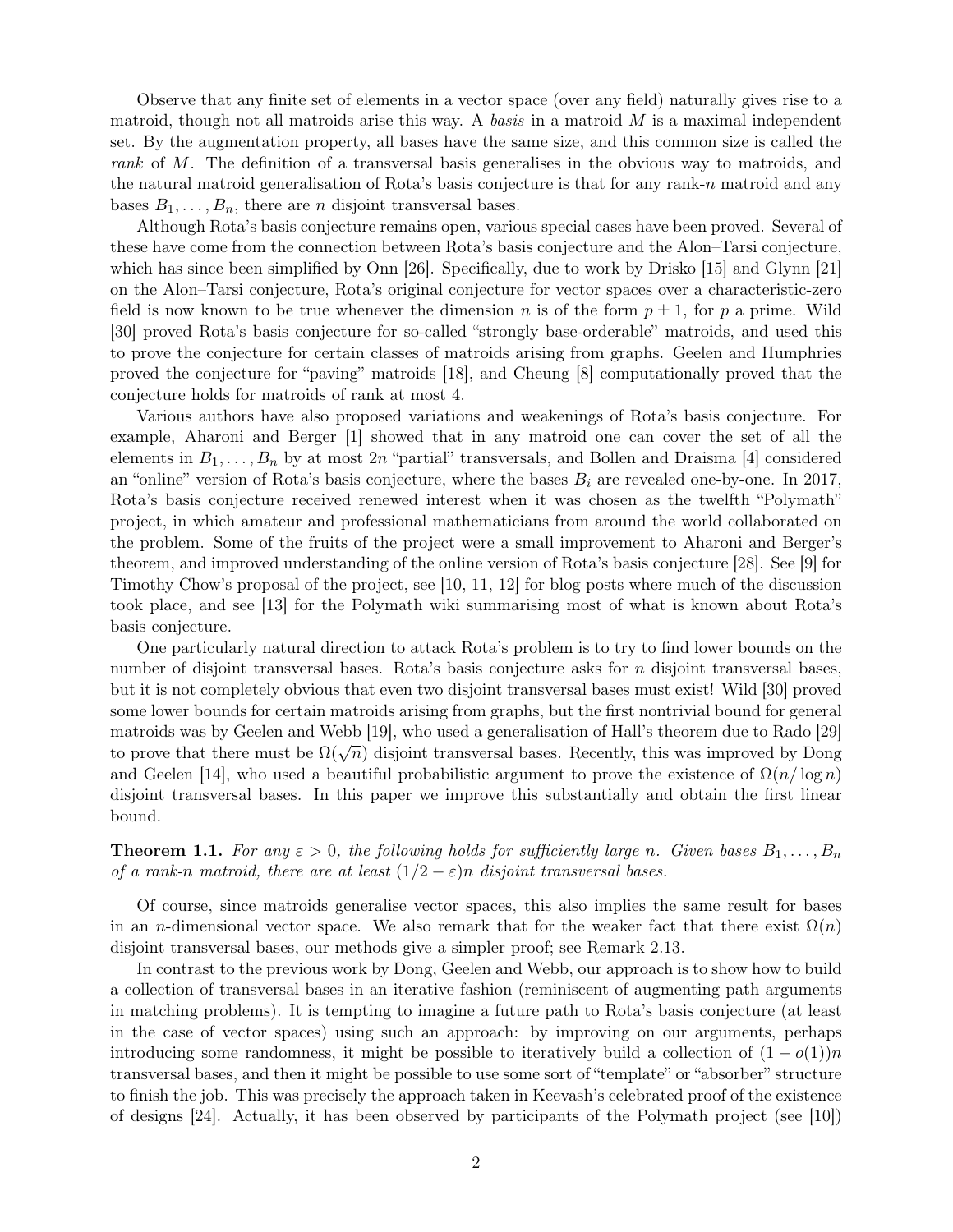that Rota's basis conjecture and the existence of designs conjecture both seem to fall into a common category of problems which are not quite "structured" enough for purely algebraic methods, but too structured for probabilistic methods.

Notation. We will frequently want to denote the result of adding and removing single elements from a set. For a set S and some  $x \notin S$ ,  $y \in S$ , we write  $S + x$  to mean  $S \cup \{x\}$ , and we write  $S - y$ to mean  $S \setminus \{y\}.$ 

# 2 Finding many disjoint transversal bases

In this section we prove [Theorem 1.1.](#page-1-0) It is convenient to think of  $B_1, \ldots, B_n$  as "colour classes".

**Definition 2.1.** Let  $U = \{(x, c) : x \in B_c, 1 \leq c \leq n\}$  be the set of all coloured elements that appear in one of  $B_1, \ldots, B_n$ . For  $S \subseteq U$ , let  $\pi(S) = \{x : (x, c) \in S$  for some  $c\}$  be its set of matroid elements. We say that a subset of elements of U is a *rainbow independent set* (RIS for short) if all its matroid elements are distinct and form an independent set, and all their colours are distinct.

Note that an RIS with size  $n$  corresponds to a transversal basis. We remark that RISs are sometimes also known as *partial transversals*. Note that two transversal bases are disjoint if and only if their corresponding RISs are disjoint as subsets of U.

Let  $f = (1 - \varepsilon)n/2$ . The basic idea is to start with a collection of f empty RISs (which are trivially disjoint), and iteratively enlarge the RISs in this collection, maintaining disjointness, until we have many disjoint transversal bases.

Let S be a collection of f disjoint RISs. We define the *volume*  $\sum_{S \in \mathcal{S}} |S|$  of S to be the total number of elements in the RISs in  $\mathcal S$ . We will show how to modify  $\mathcal S$  to increase its volume. We let  $F = \bigcup_{S \in \mathcal{S}} S$  be the set of all currently used elements. One should think of F as being the set of all elements which we cannot add to any  $S \in \mathcal{S}$  without violating the disjointness of RISs in  $\mathcal{S}$ .

We stress that in the following two subsections we fix a collection  $S$  and define  $F$  as above. All our definitions and claims are with respect to these  $F$  and  $S$ . We will show that under certain conditions the size of  $S$  can be increased, at which point one needs to restart the argument from the beginning with a new  $S$  (and a new F). This is made precise in [Section 2.3.](#page-8-1)

**Remark.** We remark that it is actually possible to reduce to the case where each  $B_c$  is disjoint, by making duplicate copies of all elements that appear in multiple  $B<sub>c</sub>$ . So, instead of working with the universe U of element/colour pairs, one can alternatively think of U as being a collection of  $n^2$ different matroid elements (each of which has a colour associated with it).

### 2.1 Simple swaps

Our objective is to increase the volume of S. If an RIS  $S \in S$  is missing a colour c and there is  $x \in B_c$  independent to the elements of S, such that  $(x, c) \notin F$ , then we can add  $(x, c)$  to S to create a larger RIS, increasing the volume of  $S$ . We will want much more freedom than this: we also want to consider those elements that can be added to  $S$  after making a small change to  $S$ . This motivates the following definition.

**Definition 2.2.** Consider an RIS  $S$  and a colour  $b$  that does not appear in  $S$ . Say an element  $(x, c) \in U$  (possibly  $(x, c) \in F$ ) is  $(S, b)$ -addable if either

- $S + (x, c)$  is an RIS, or;
- There is  $(x', c) \in S$  and  $(y, b) \notin F$  such that  $S (x', c) + (y, b) + (x, c)$  is an RIS.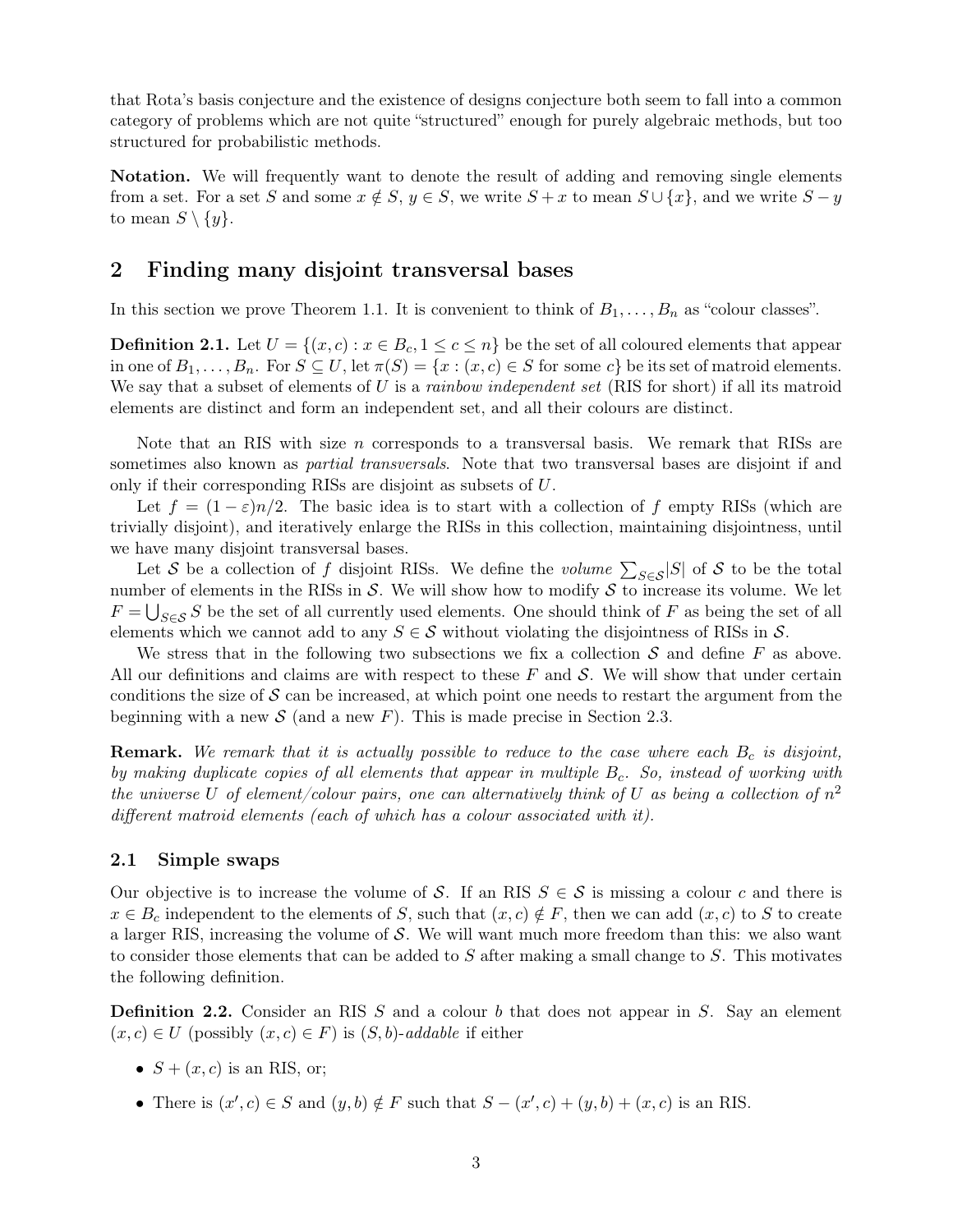In the second case we say that y is a witness for the  $(S, b)$ -addability of  $(x, c)$ . For  $(x', c) \in S$  and  $(y, b) \notin F$  when  $S - (x', c) + (y, b)$  is an RIS we say it is the result of applying a simple swap to S.

If for some RIS  $S \in \mathcal{S}$  missing a colour b there is an  $(S, b)$ -addable element  $(x, c) \notin F$ , then we can increase the volume of S by adding  $(x, c)$  to S, possibly after applying a simple swap to S. Note that we do not require  $S \in \mathcal{S}$  for the definition of  $(S, b)$ -addability, though in practice we will only ever consider S that are either in S or slight modifications of RISs in  $S$ .

Our next objective is to show that for any S missing a colour b, either there is an  $(S, b)$ -addable element that is not in F (which would allow us to increase the volume of  $S$ , as above), or else there are many  $(S, b)$ -addable elements (which must therefore be in F). Although this will not allow us to immediately increase the volume of  $S$ , it will allow us to transfer an element to  $S$  from some other  $S' \in \mathcal{S}$ , and this freedom to perform local modifications will be very useful.

Towards this end, we study which elements of S can be used in a simple swap.

**Definition 2.3.** Consider an RIS S and consider a colour b that does not appear on S. We say that a colour c appearing on S is  $(S, b)$ -swappable if there is a simple swap yielding an RIS  $S+(y, b)-(x', c)$ , with  $(y, b) \notin F$  and  $(x', c) \in S$ . (For  $S + (y, b) - (x', c)$  to be an RIS, we just need  $\pi(S) + y - x'$  to be an independent set in our matroid.) We say that y is a witness for the  $(S, b)$ -swappability of c.

(Basically, a colour is  $(S, b)$ -swappable if we can replace it with a b-coloured element which is not in F). For a colour c we denote by  $F_c = \{x \in B_c : (x, c) \in F\}$  the set of matroid elements which appear in  $S$  with colour  $c$ .

<span id="page-3-0"></span>**Lemma 2.4.** For a nonempty RIS S and a colour b not appearing in S, either there is an  $(S, b)$ addable element  $(y, b) \notin F$  or there are at least  $n - |F_b|$  colours which are  $(S, b)$ -swappable.

*Proof.* For the purpose of contradiction, suppose that there is no  $(S, b)$ -addable element  $(y, b) \notin F$ , and that there are fewer than  $n - |F_b|$  colours which are  $(S, b)$ -swappable. Let  $S' \subseteq S$  be the set of all elements of S which have an  $(S, b)$ -swappable colour, so  $|S'| < n - |F_b|$ . Also  $|S'| < |S|$  because otherwise we would have  $|S| < n - |F_b|$ , so by the augmentation property there would be  $y \in B_b \backslash F_b$ such that  $S + (y, b)$  is an RIS (meaning that  $(y, b) \notin F$  would be  $(S, b)$ -addable). Repeating this argument for S' in place of S, there is  $y \in B_b \backslash F_b$  such that  $S' + (y, b)$  is an RIS. By repeatedly using the augmentation property, we can add  $|S - S'|-1$  elements of  $S - S'$  to  $S' + (y, b)$ . This gives an RIS of size |S| of the form  $S + (y, b) - (x', c)$  for some  $(x', c) \in S - S'$ . But this means c is  $(S, b)$ -swappable, so  $(x', c) \in S'$  by the definition of S'. This is a contradiction.  $\Box$ 

Now we show that all elements of an  $(S, b)$ -swappable colour which are independent to  $\pi(S)$  are  $(S, b)$ -addable, unless there is an  $(S, b)$ -addable element not in F. (Recall that  $\pi(S)$ ) is the set of matroid elements in S, without colour data.)

<span id="page-3-1"></span>Lemma 2.5. Consider an RIS S with no element of a colour b and consider a colour c that is  $(S, b)$ -swappable with witness y. Either  $S + (y, b)$  is an RIS (thus,  $(y, b) \notin F$  is  $(S, b)$ -addable), or otherwise for any  $x \in B_c$  independent of  $\pi(S)$ ,  $(x, c)$  is  $(S, b)$ -addable with witness  $(y, b)$ .

*Proof.* Let  $(x', c)$  be the element with colour c in S. Consider some  $x \in B_c$  independent to  $\pi(S)$ . Let  $I = \pi(S) + x$  and  $J = \pi(S) + y - x'$ . By the augmentation property, there is an element of  $I \setminus J$ that is independent of J; this element is either x' or x. In the former case  $S + (y, b)$  is an RIS. In the latter case,  $S + (y, b) - (x', c) + (x, c)$  is an RIS, showing that  $(x, c)$  is  $(S, b)$ -addable.  $\Box$ 

<span id="page-3-2"></span>The following lemma gives a good illustration of how to use the ideas developed in this section to find many addable elements. It will be very useful later on.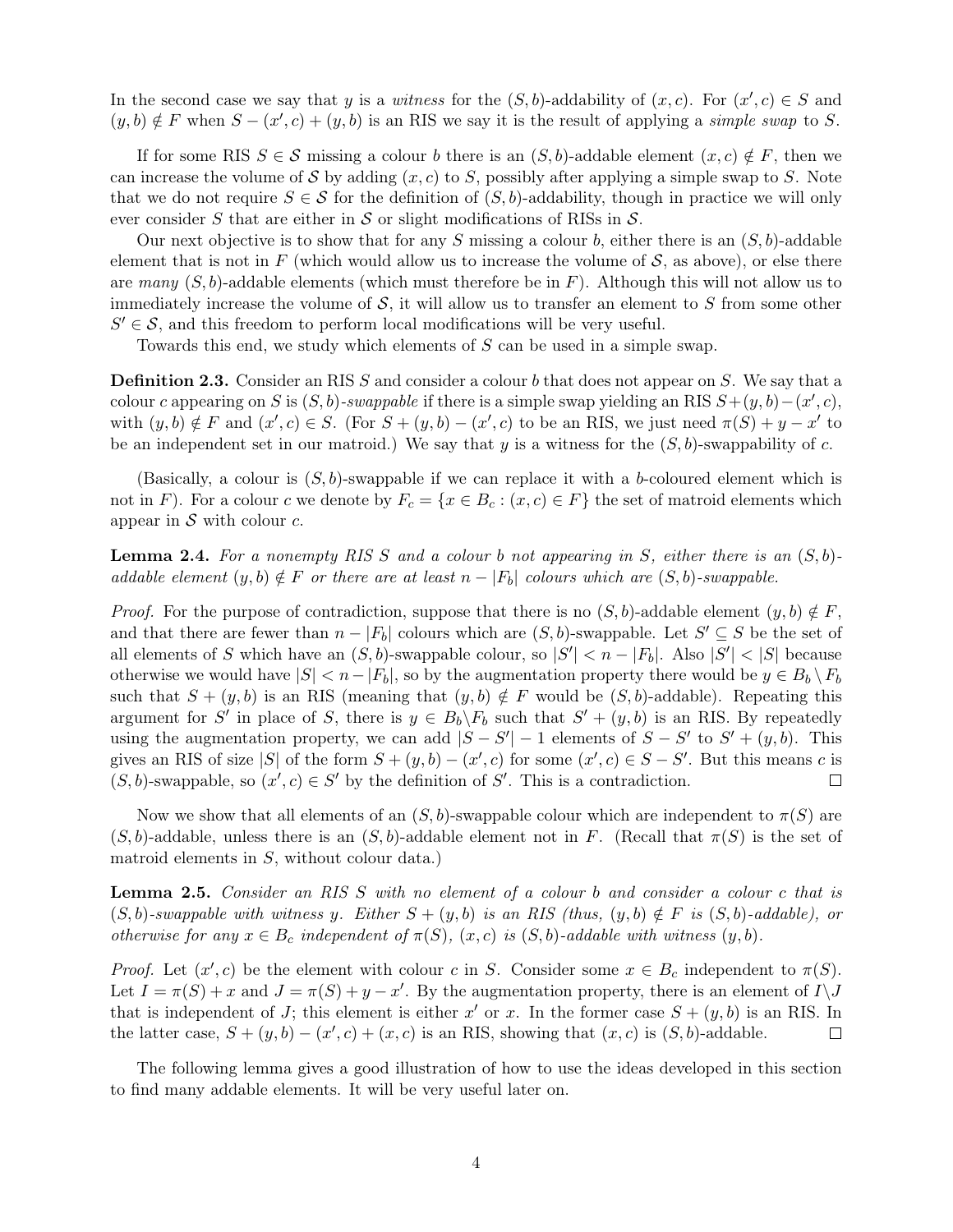**Lemma 2.6.** Let  $S \in \mathcal{S}$  and let b be a colour which does not appear in S. Then either we can increase the volume of S or there are at least  $(n - |S|)(n - f)$  elements that are  $(S, b)$ -addable.

*Proof.* If there is an element  $(y, b) \notin F$  which is  $(S, b)$ -addable, then we can directly add this element to S (making a simple swap if necessary), increasing the volume of  $S$ . Otherwise, observe that  $|F_b| \leq |\mathcal{S}| = f$ , so by [Lemma 2.4](#page-3-0) there are at least  $n - f$  colours that are  $(S, b)$ -swappable. For each such colour c, by the augmentation property, there are at least  $n - |S|$  elements  $x \in B_c$ independent to all the elements of S, each of which is  $(S, b)$ -addable by [Lemma 2.5.](#page-3-1) That is to say, there are at least  $(n - |S|)(n - f)$  elements which are  $(S, b)$ -addable, as claimed.  $\Box$ 

In our proof of [Theorem 1.1](#page-1-0) we also make use of the following lemma. In the course of our arguments, when we need to find many addable elements with a given colour, it will allow us to ensure that these elements are actually distinct.

<span id="page-4-0"></span>**Lemma 2.7.** Let S be an RIS. Then for each  $B_b$ , we can find an injection  $\phi_b : S \to B_b$  such that for all  $(x, c) \in S$ ,  $\phi_b((x, c))$  is independent of  $\pi(S - (x, c))$ .

*Proof.* Consider the bipartite graph G where the first part consists of the elements of  $S$  and the second part consists of the elements of  $B_b$ , with an edge between  $(x, c) \in S$  and  $y \in B_b$  if y is independent of  $\pi(S - (x, c))$ . We use Hall's theorem to show that there is a matching in this bipartite graph covering S. Indeed, consider some  $W \subseteq S$ . By the augmentation property, there are at least |W| elements  $y \in B_b$  such that  $\pi(S - W) + y$  is an independent set, and again using the augmentation property, each of these can be extended to an independent set of the form  $\pi(S)+y-x$ for some  $(x, c) \in W$ . That is to say, W has at least |W| neighbours in G.  $\Box$ 

We thank the anonymous referees for pointing out that [Lemma 2.7](#page-4-0) also follows from a result due to Brualdi [\[5\]](#page-11-7).

### 2.2 Cascading swaps

Informally speaking, for any  $S_0 \in \mathcal{S}$  which is not a transversal basis, we have shown that either we can directly augment  $S_0$ , or there are many elements  $(x_1, c_1) \in U$  with which we can augment  $S_0$ after performing a simple swap. It's possible that each such  $(x_1, c_1)$  already appears in some other  $S_1 \in \mathcal{S}$ , but if this occurs we need not give up: we can transfer  $(x_1, c_1)$  from  $S_1$  to  $S_0$  and then continue to look for elements  $(x_2, c_2) \in U$  with which we can augment  $S_1 - (x_1, c_1)$  (again, possibly with a swap). We can iterate this idea, looking for sequences

$$
S_1, \ldots, S_\ell \in \mathcal{S}, \quad (x_1, c_1) \in S_1, (x_2, c_2) \in S_2, \ldots, (x_\ell, c_\ell) \in S_\ell, (x_{\ell+1}, c_{\ell+1}) \notin \bigcup_{S \in \mathcal{S}} S
$$

such that, after a sequence of simple swaps, each  $(x_i, c_i)$  is transferred from  $S_i$  to  $S_{i-1}$ , and then  $(x_{\ell+1}, c_{\ell+1})$  can be added to  $S_{\ell}$ . (We also need to ensure that the simple swaps we perform preserve disjointness of RISs in  $\mathcal{S}$ .) This transformation has the net effect of adding an element to  $S_0$  and keeping the size of all other  $S \in \mathcal{S}$  constant, thus increasing the volume of  $\mathcal{S}$ .

Crucially, because of the freedom afforded by simple swaps, each time we expand our search to consider longer cascades, our number of options for  $(x_{\ell+1}, c_{\ell+1})$  increases. For sufficiently large  $\ell$ , the number of options will be so great that there must be suitable  $(x_{\ell+1}, c_{\ell+1})$  not appearing in any RIS in  $\mathcal{S}$ . In order to keep this analysis tractable, we will only consider transformations that cascade along a single sequence of RISs  $S_0, \ldots, S_\ell$ ; we will iteratively construct this sequence of RISs in such a way that there are many possibilities  $(x_i, c_i) \in S_i$  relative to the number of possibilities  $(x_{i-1}, c_{i-1}) \in S_{i-1}$  in the previous step. The next definition makes precise the cascades that we consider.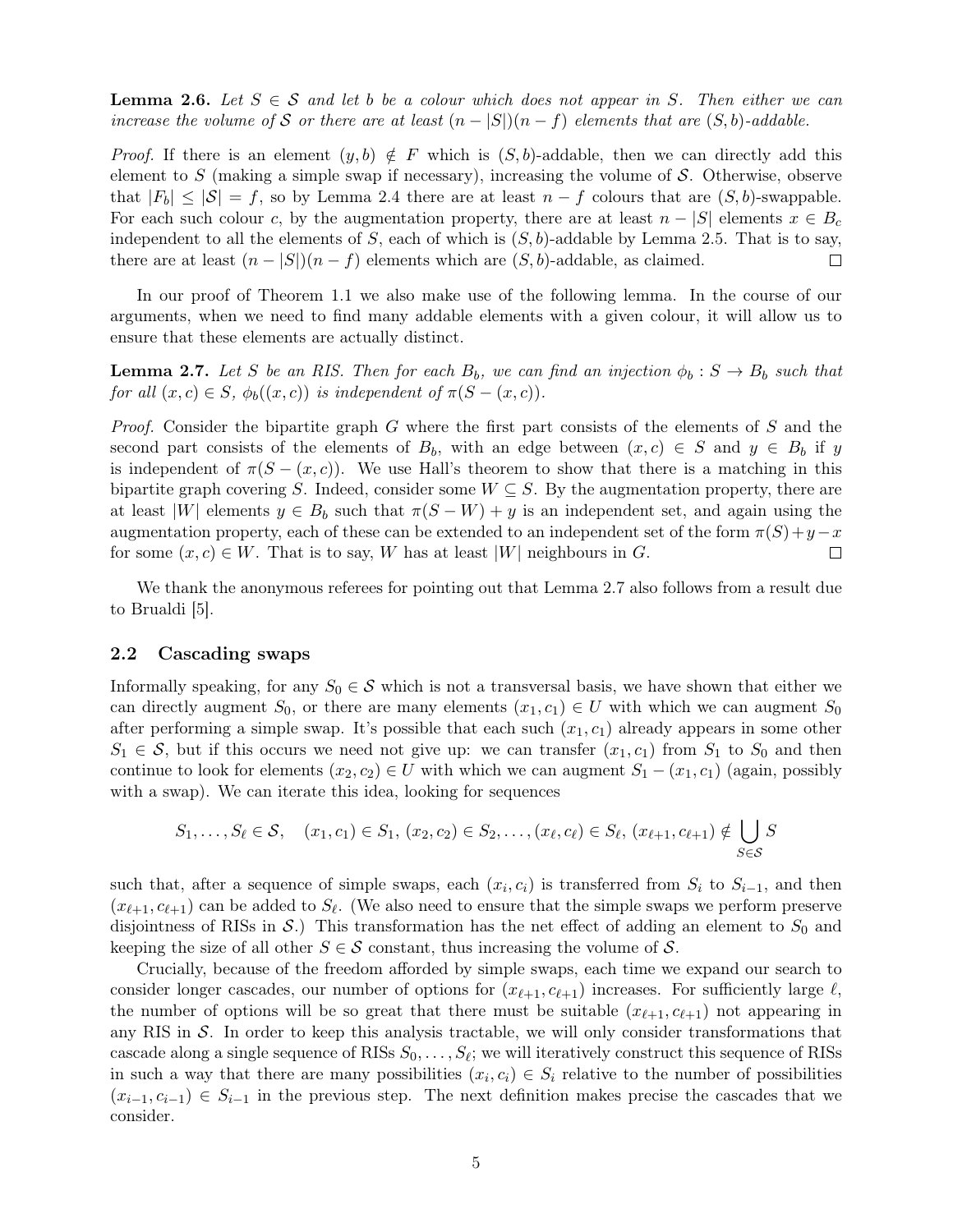**Definition 2.8.** Consider a sequence of distinct RISs  $S_0, \ldots, S_{\ell-1} \in \mathcal{S}$ . Say an element  $(x_{\ell}, c_{\ell}) \notin$  $S_0, \ldots, S_{\ell-1}$  is cascade-addable with respect to  $S_0, \ldots, S_{\ell-1}$  if there is a colour  $c_0$  and sequences

$$
(x_1, c_1), \ldots, (x_{\ell-1}, c_{\ell-1}) \in U
$$
,  $y_0 \in B_{c_0}, \ldots, y_{\ell-1} \in B_{c_{\ell-1}}$ ,

such that the following hold.

- For each  $1 \leq i \leq \ell 1$ , we have  $(x_i, c_i) \in S_i$ ;
- $c_0$  does not appear in  $S_0$ , and  $(x_1, c_1)$  is  $(S_0, c_0)$ -addable with witness  $y_0$ ;
- for each  $0 \leq i \leq \ell 1$ ,  $(x_{i+1}, c_{i+1})$  is  $(S_i (x_i, c_i), c_i)$ -addable with witness  $y_i$ ;
- the colours  $c_0, \ldots, c_\ell$  are distinct.

We call  $c_0, c_1, \ldots, c_{\ell-1}$  a sequence of colours freeing  $(x_{\ell}, c_{\ell}).$ 

We write  $Q(S_0, \ldots, S_{\ell-1})$  for the set of all elements outside  $S_0, \ldots, S_{\ell-1}$  which are cascadeaddable with respect to  $S_0, \ldots, S_{\ell-1}$ .

We remark that if  $\ell = 1$  then most of the conditions in the above definition become vacuous and an element being cascade-addable with respect to  $S_0$  is equivalent to it being  $(S_0, c_0)$ -addable with a witness, for some colour  $c_0$ . Observe that if an element  $(x_\ell, c_\ell)$  is cascade-addable then we can transfer it into  $S_{\ell-1}$ , as the final step in a cascading sequence of simple swaps and transfers. The following lemma makes this precise.

<span id="page-5-0"></span>**Lemma 2.9.** Suppose that  $(x_{\ell}, c_{\ell})$  is cascade-addable with respect to  $S_0, \ldots, S_{\ell-1}$  and  $c_0, c_1, \ldots, c_{\ell-1}$ is a sequence of colours freeing  $(x_\ell, c_\ell)$ . Then there are  $S'_0 \dots S'_{\ell-1} \subseteq S_0 \cup \dots \cup S_{\ell-1} \cup B_{c_0} \cup \dots \cup B_{c_{\ell-1}}$ such that replacing  $S_0, \ldots, S_{\ell-1}$  with  $S'_0, \ldots, S'_{\ell-1}$  in S results in a family S' of disjoint RISs of the same total volume as S, in such a way that  $S'_{\ell-1} + (x_{\ell}, c_{\ell})$  is an RIS.

*Proof.* Let  $(x_1, c_1), \ldots, (x_{\ell-1}, c_{\ell-1}) \in U$ ,  $y_0 \in B_{c_0}, \ldots, y_{\ell-1} \in B_{c_{\ell-1}}$  be as in the definition of cascadeaddability. For each  $i = 0, \ldots, \ell - 1$ , let  $(x'_i, c_{i+1})$  be the colour  $c_{i+1}$  element of  $S_i$  (which exists, because, from cascade-addability,  $(x_{i+1}, c_{i+1})$  is  $(S_i - (x_i, c_i), c_i)$ -addable with a witness). For each  $i = 1, \ldots, \ell - 2$ , let  $S_i' = S_i - (x_i, c_i) - (x_i', c_{i+1}) + (y_i, c_i) + (x_{i+1}, c_{i+1})$ . Let  $S_0' = S_0 - (x_0', c_1) +$  $(y_0, c_0) + (x_1, c_1)$  and  $S'_{\ell-1} = S_{\ell-1} - (x_{\ell-1}, c_{\ell-1}) - (x'_{\ell-1}, c_{\ell}) + (y_{\ell-1}, c_{\ell-1})$ . Let S' be the family formed by replacing  $S_0, \ldots, S_{\ell-1}$  with  $S'_0, \ldots, S'_{\ell-1}$  in  $\mathcal{S}$ . It is easy to check that  $\mathcal{S}'$  has the same total volume as  $S$ , so it remains to check that it is a family of disjoint RISs.

For  $i = 1, \ldots, \ell - 2$ ,  $S_i'$  is an RIS because it comes from  $S_i - (x_i, c_i)$  by making the change in the definition of  $(x_{i+1}, c_{i+1})$  being  $(S_i - (x_i, c_i), c_i)$ -addable with witness  $y_i$  (and addability always produces an RIS by definition). Similarly  $S'_{\ell-1} + (x_{\ell}, c_{\ell})$  is an RIS. To see that  $S'_{0}$  is an RIS we use that  $(x_1, c_1)$  is  $(S_0, c_0)$ -addable with witness  $y_0$ , and that  $c_0$  does not appear in  $S_0$ , both of which come from the definition of cascade-addability.

It remains to show that the RISs  $S'_0, \ldots, S'_{\ell-1}$  are disjoint from each other and the other RISs in S. The elements  $(y_i, c_i)$  occur in only one RIS  $S_i$  because they come from outside F (since they are addability witnesses), and because their colours  $c_0, \ldots, c_{\ell-1}$  are distinct (from the definition of cascade-addability). The elements  $(x_i, c_i)$  occur in only one RIS because they get removed from  $S_i$ and added to  $S_{i-1}$ .  $\Box$ 

The following lemma lets us build longer cascades.

<span id="page-5-1"></span>**Lemma 2.10.** Suppose that  $(x_\ell, c_\ell) \in S_\ell$  is cascade-addable with respect to  $S_0, \ldots, S_{\ell-1}$  and  $c_0, c_1, \ldots, c_{\ell-1}$ is a sequence of colours freeing  $(x_\ell, c_\ell)$ . If  $(x, c)$  is  $(S_\ell - (x_\ell, c_\ell), c_\ell)$ -addable with a witness then either  $(x, c) \in S_0 \cup \cdots \cup S_\ell \cup B_{c_0} \cup \cdots \cup B_{c_\ell}$  or  $(x, c)$  is cascade-addable with respect to  $S_0, \ldots, S_\ell$ .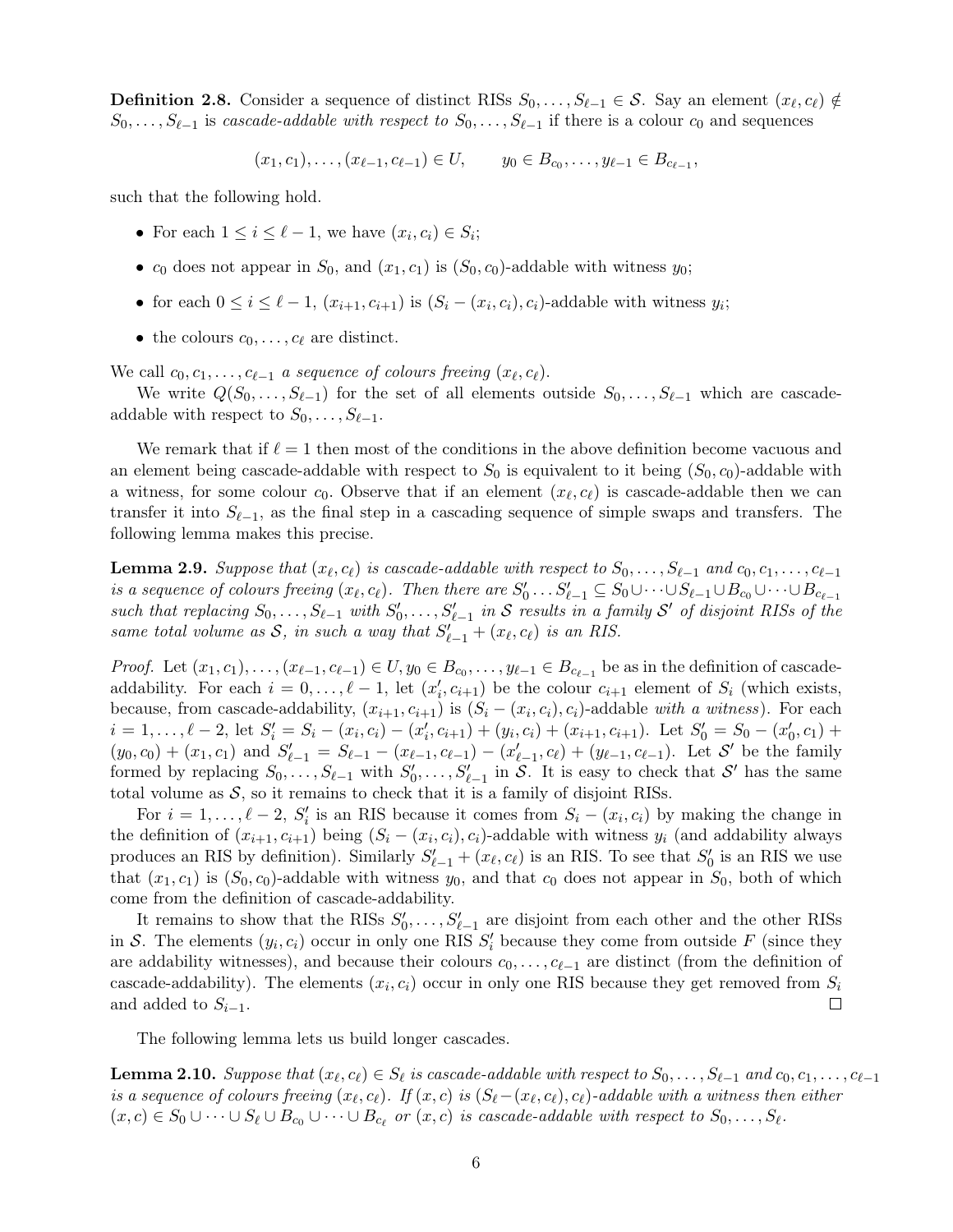*Proof.* Suppose that  $(x, c) \notin S_0, \ldots, S_\ell, B_{c_0}, \ldots, B_{c_\ell}$ . For the definition of  $(x, c)$  being cascadeaddable, all the conditions not involving  $(x, c)$  and  $(x_{\ell}, c_{\ell})$  hold as a consequence of  $(x_{\ell}, c_{\ell}) \in S_{\ell}$ being cascade-addable with respect to  $S_0, \ldots, S_{\ell-1}$ . It remains to check the conditions that  $(x, c) \notin$  $S_0, \ldots, S_\ell$  and that each of  $c_0, \ldots, c_\ell, c$  are distinct, both of which hold as a consequence of our assumption  $(x, c) \notin S_0, \ldots, S_\ell, B_{c_0}, \ldots, B_{c_\ell}$ .  $\Box$ 

In the next lemma, we essentially show that given  $S_0, \ldots, S_{\ell-1}$ , it is possible to choose  $S_{\ell}$  in such a way that the number of cascade-addable elements increases.

<span id="page-6-1"></span>**Lemma 2.11.** Consider a sequence of distinct RISs  $S_0, \ldots, S_{\ell-1} \in S$  with  $1 \leq \ell < f = |\mathcal{S}|$ . Then either we can modify S to increase its volume, or we can choose  $S_{\ell} \neq S_0, \ldots, S_{\ell-1}$  from S such that

<span id="page-6-2"></span>
$$
|Q(S_0, \ldots, S_\ell)| \ge \frac{|Q(S_0, \ldots, S_{\ell-1})|}{f - \ell} \cdot (n - f - \ell) - (\ell + 1)n. \tag{1}
$$

*Proof.* If  $Q(S_0, \ldots, S_{\ell-1})$  contains an element  $(x, c)$  not in any  $S \in \mathcal{S}$ , then we can increase the volume of  $S$  with a cascading sequence of simple swaps and transfers (using [Lemma 2.9,](#page-5-0) noting that if  $(x_{\ell}, c_{\ell}) \notin F$ , then we can add  $(x_{\ell}, c_{\ell})$  to  $S'_{\ell-1}$  in that lemma to get a larger family of RISs).

Otherwise, all the elements of  $Q(S_0, \ldots, S_{\ell-1})$  belong to some RIS  $S \in S \setminus \{S_0, \ldots S_{\ell-1}\}\$ (since  $Q(S_0, \ldots, S_{\ell-1})$  is defined to not contain any elements from  $S_0, \ldots, S_{\ell-1}$ ). Choose  $S_{\ell} \in$  $S \setminus \{S_0, \ldots S_{\ell-1}\}\$ containing maximally many elements of  $Q(S_0, \ldots, S_{\ell-1})$ . Since the f −  $\ell$  RISs  $S \in \mathcal{S} \setminus \{S_0, \ldots S_{\ell-1}\}\$ collectively contain all elements of  $Q(S_0, \ldots, S_{\ell-1})$ , our chosen RIS  $S_{\ell}$  must contain a proportion of at least  $1/(f - \ell)$  of the elements of  $Q(S_0, \ldots, S_{\ell-1})$ . In other words, if we let  $Q = S_{\ell} \cap Q(S_0, \ldots, S_{\ell-1}),$  we have

<span id="page-6-0"></span>
$$
|Q| \ge \frac{|Q(S_0, \dots, S_{\ell-1})|}{f - \ell}.\tag{2}
$$

Apply [Lemma 2.7](#page-4-0) to  $S_{\ell}$  to obtain an injection  $\phi_b$ , for every colour b. Fix some  $(x_{\ell}, c_{\ell}) \in Q$  and a sequence of colours  $c_0, \ldots, c_{\ell-1}$  freeing  $(x_{\ell}, c_{\ell})$ . We prove a sequence of claims about how many elements are swappable/addable with respect to  $(S_{\ell} - (x_{\ell}, c_{\ell}), c_{\ell})$ , assuming we cannot increase the size of  $S$ .

**Claim.** There are at least  $n - f$  colours which are  $(S_{\ell} - (x_{\ell}, c_{\ell}), c_{\ell})$ -swappable.

*Proof.* By [Lemma 2.4,](#page-3-0) either there is an  $(S_{\ell} - (x_{\ell}, c_{\ell}), c_{\ell})$ -addable element  $(y, c_{\ell}) \notin F$ , or there are at least  $n - |F_{c_\ell}| \geq n - f$  colours which are  $(S_\ell - (x_\ell, c_\ell), c_\ell)$ -swappable. In the former case, we can increase the volume of S, by a cascading sequence of swaps and transfers (first consider  $\mathcal{S}'$  from [Lemma 2.9,](#page-5-0) then move  $(x_{\ell}, c_{\ell})$  from  $S_{\ell}$  to  $S'_{\ell-1}$ , then add  $(y, c_{\ell})$  to  $S_{\ell} - (x_{\ell}, c_{\ell})$ .  $\Box$ 

**Claim.** There are at least  $n - f$  colours c for which  $(\phi_c((x_\ell, c_\ell)), c)$  is  $(S_\ell - (x_\ell, c_\ell), c_\ell)$ -addable.

*Proof.* Let c be a colour which is  $(S_\ell - (x_\ell, c_\ell), c_\ell)$ -swappable with witness y, as in the previous claim. If y is independent to  $\pi(S_\ell - (x_\ell, c_\ell))$ , we can increase the volume of S by adding it to  $S_\ell$ after a cascading sequence of swaps and transfers (first consider  $S'$  from [Lemma 2.9,](#page-5-0) then move  $(x_{\ell}, c_{\ell})$  from  $S_{\ell}$  to  $S'_{\ell-1}$ , then add  $(y, c_{\ell})$  to  $S_{\ell} - (x_{\ell}, c_{\ell})$ ). Otherwise, by [Lemma 2.5](#page-3-1) applied with  $b = c_{\ell}, S = S_{\ell} - (x_{\ell}, c_{\ell}),$  the element  $(\phi_c((x_{\ell}, c_{\ell})), c)$  is  $(S_{\ell} - (x_{\ell}, c_{\ell}), c_{\ell})$ -addable. Here we are using that  $(\phi_c((x_\ell, c_\ell)), c)$  is independent from  $(S_\ell - (x_\ell, c_\ell), c_\ell)$  (which comes from the definition of  $\phi_c$  in [Lemma 2.7\)](#page-4-0). П

**Claim.** There are at least  $n-f-\ell$  colours  $c \notin \{c_0, \ldots, c_{\ell-1}\}$  for which  $(\phi_c((x_\ell, c_\ell)), c)$  is  $(S_\ell - (x_\ell, c_\ell), c_\ell)$ addable.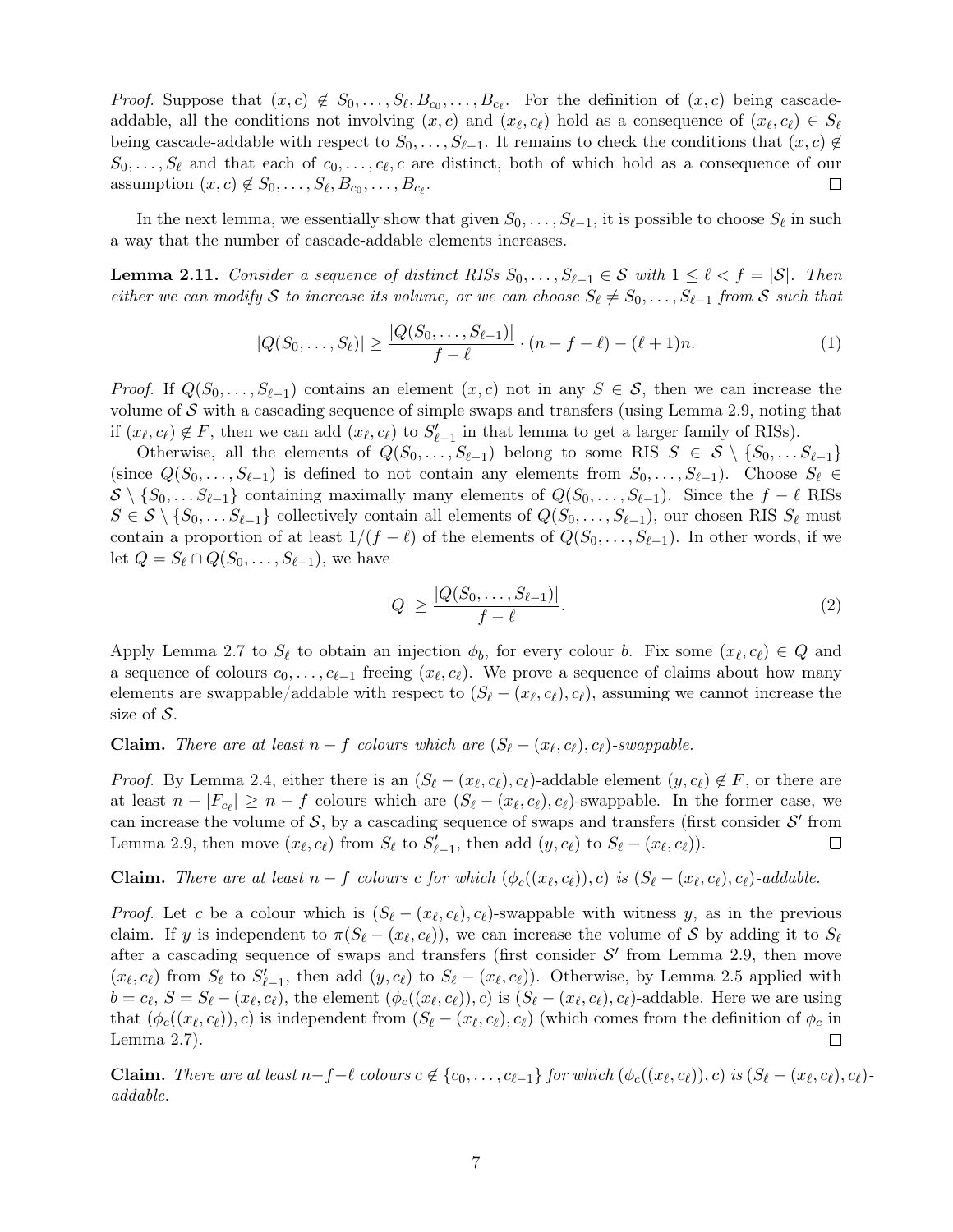*Proof.* This ensues from the previous claim and the fact that the only requirement on  $c$ , besides addability, is that it is different from the  $\ell$  colours in  $\{c_0, \ldots, c_{\ell-1}\}.$  $\Box$ 

We now prove the following:

<span id="page-7-0"></span>
$$
|Q(S_0, \dots, S_\ell)| \ge |Q|(n - \ell - f) - (\ell + 1)n. \tag{3}
$$

 $\Box$ 

From the last claim, we have  $|Q|(n-\ell-f)$  elements of the form  $(\phi_c((x_\ell, c_\ell)), c)$  which are all  $(S_{\ell} - (x_{\ell}, c_{\ell}), c_{\ell})$ -addable, with c outside a sequence of colours freeing  $(x_{\ell}, c_{\ell})$ . Notice that these  $(\phi_c((x_\ell, c_\ell)), c)$  are all distinct because  $\phi_c$  is an injection. By [Lemma 2.10,](#page-5-1) each of these is cascadeaddable with respect to  $S_0, \ldots, S_\ell$ , unless it appears in one of  $S_0, \ldots, S_\ell$ . The total number of elements in  $S_0, \ldots, S_\ell$  is at most  $(\ell + 1)n$ , so we have found  $|Q|(n - \ell - f) - (\ell + 1)n$  cascadeaddable elements with respect to  $S_0, \ldots, S_\ell$ , as required by [\(3\).](#page-7-0)

The lemma immediately follows by combining [\(2\)](#page-6-0) and [\(3\).](#page-7-0)

Now, we want to iteratively apply [Lemma 2.11](#page-6-1) starting from some  $S_0 \in \mathcal{S}$ , to obtain a sequence  $S_0, S_1, \ldots, S_h \in \mathcal{S}$ . There are two ways this process can stop: either we find a way to increase the volume of S, in which case we are done, or else we run out of RISs in  $S$  (that is,  $h = f-1$ ). We want to show that this latter possibility cannot occur by deducing from [\(1\)](#page-6-2) that the  $|Q(S_0, \ldots, S_\ell)|$  increase in size at an exponential rate: after logarithmically many steps there will be so many cascade-addable elements that they cannot all be contained in the RISs in  $S$ , and it must be possible to increase the volume of  $S$ .

A slight snag with this plan is that [\(1\)](#page-6-2) only yields an exponentially growing recurrence if the "initial term" is rather large. To be precise, let C (depending on  $\varepsilon$ ) be sufficiently large such that

<span id="page-7-2"></span>
$$
C(1 + \varepsilon/2)^{\ell-1} \frac{1}{1-\varepsilon} - \ell - 1 \ge C(1 + \varepsilon/2)^{\ell}
$$
 (4)

<span id="page-7-3"></span>for all  $\ell \geq 1$ .

**Lemma 2.12.** For  $S_0, \ldots, S_h$  as above, suppose that  $|Q(S_0)| \geq Cn$  or  $|Q(S_0, S_1)| \geq Cn$ . Then, for  $0 < \ell \leq \min\{h, \varepsilon n/2\}$ , we have

$$
|Q(S_0,\ldots,S_\ell)| \ge C(1+\varepsilon/2)^{\ell-1}n.
$$

*Proof.* We first establish a technical inequality. Recall that  $f = (1 - \varepsilon)n/2$ , so

<span id="page-7-1"></span>
$$
\frac{n-f-\ell}{f-\ell} \ge \frac{n-(1-\varepsilon)n/2 - n\varepsilon/2}{(1-\varepsilon)n/2} = \frac{1}{1-\varepsilon}.\tag{5}
$$

Now, let  $Q_\ell = Q(S_0, \ldots, S_\ell)$ . We proceed by induction. First observe that if  $|Q_0| \geq Cn$  then [\(1\),](#page-6-2) [\(5\)](#page-7-1) and [\(4\)](#page-7-2) for  $\ell = 1$  imply  $|Q_1| \geq Cn(n - f - 1)/(f - 1) - 2n \geq (C/(1 - \varepsilon) - 2)n \geq Cn$ , giving us the base case. If  $|Q_\ell| \ge C(1+\varepsilon/2)^{\ell-1}n$ , then once again using [\(1\),](#page-6-2) [\(5\)](#page-7-1) and [\(4\),](#page-7-2) we obtain

$$
|Q_{\ell+1}| \geq \frac{C(1+\varepsilon/2)^{\ell-1}n}{f-\ell} \cdot (n-f-\ell) - (\ell+1)n
$$
  
= 
$$
\left(C(1+\varepsilon/2)^{\ell-1}\frac{(n-f-\ell)}{f-\ell} - \ell - 1\right)n
$$
  

$$
\geq \left(C(1+\varepsilon/2)^{\ell-1}\frac{1}{1-\varepsilon} - \ell - 1\right)n
$$
  

$$
\geq C(1+\varepsilon/2)^{\ell}n.
$$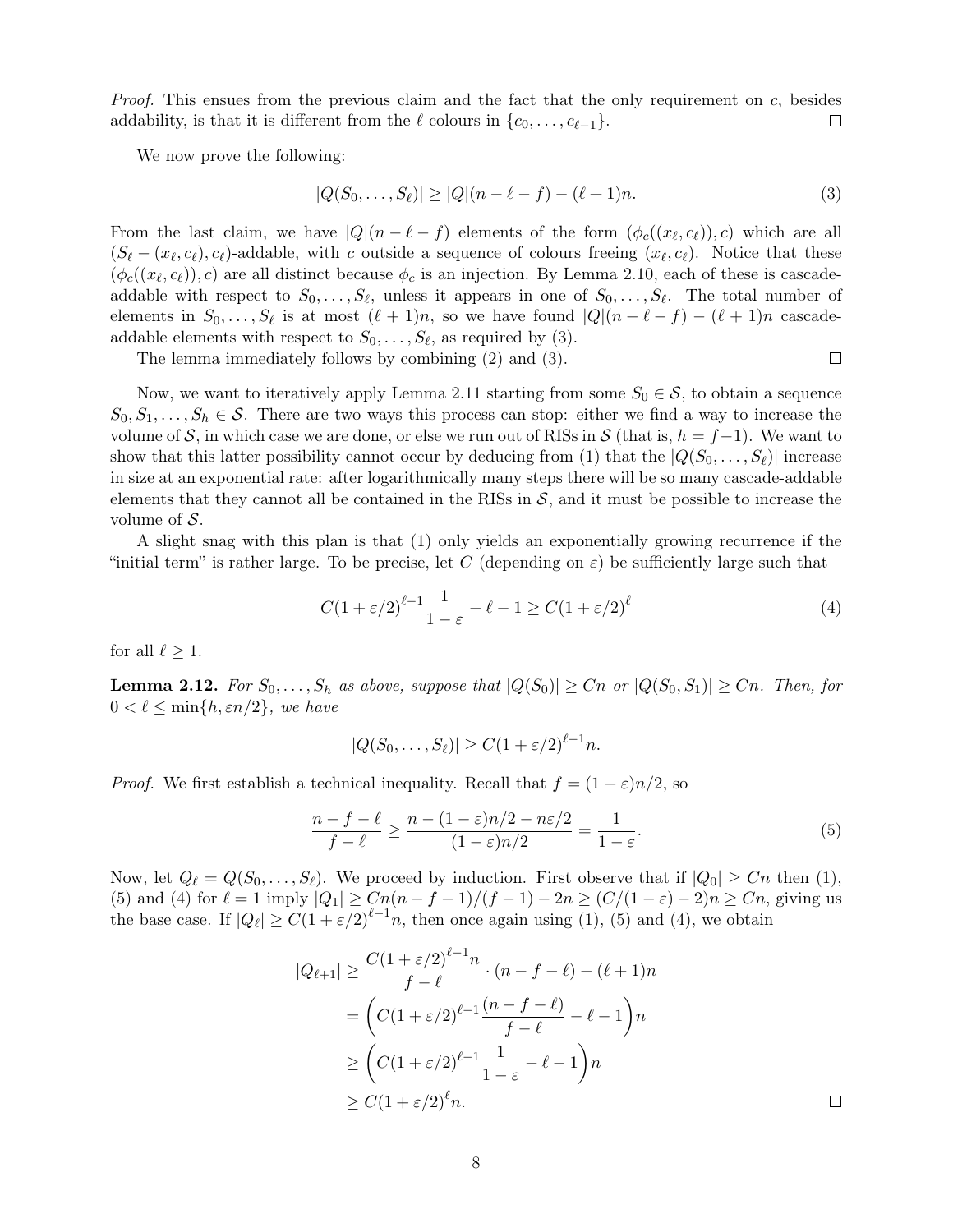If we could choose  $S_0, S_1$  such that  $|Q(S_0)| \geq Cn$  or  $|Q(S_0, S_1)| \geq Cn$ , then [Lemma 2.12](#page-7-3) would imply that during the construction of  $S_1, \ldots, S_h$  we never run out of RISs in S (that is,  $h < f-1$ ). Indeed, otherwise  $Q(S_0, \ldots, S_{\varepsilon n/2})$  would have size exponential in n, which is impossible. Therefore, the process must stop at some point when we find a way to increase the volume of S. Provided we can again find suitable  $S_0, S_1$  we can then repeat the arguments in this section, further increasing the volume of  $\mathcal S$ . After repeating these arguments enough times we will have obtained  $f = (1 - \varepsilon)n/2 \ge (1/2 - \varepsilon)n$  disjoint transversal bases, completing the proof of [Theorem 1.1.](#page-1-0)

There may not exist suitable  $S_0, S_1 \in \mathcal{S}$ , but in the next section we will show that if at least  $\varepsilon$ n/2 of the RISs in S are not transversal bases, then it is possible to modify S without changing its volume, in such a way that suitable  $S_0, S_1$  exist.

<span id="page-8-0"></span>Remark 2.13. With the results we have proved so far, we can already find linearly many disjoint transversal bases. Indeed, if  $S_0$  is not a transversal basis (missing a colour b, say), and the volume of S cannot be increased by adding an element to  $S_0$  (possibly after a simple swap), then [Lemma 2.6](#page-3-2) implies that there are at least  $n-f$  elements which are  $(S_0, b)$ -addable, meaning that  $|Q(S_0)| \geq n-f$ . Take for example  $\varepsilon = 4/5$ , meaning that  $f \le n/10$  and  $|Q(S_0)| \ge 9n/10$ . We can check that [\(4\)](#page-7-2) holds for all  $\ell \ge 1$  if  $C = 9/10$ . That is to say, as long as we have not yet completed S to a collection of disjoint transversal bases, we can keep increasing its volume without the considerations in the next section. This proves already that it is possible to find linearly many disjoint transversal bases.

**Remark 2.14.** It is not hard to add a term  $(n - |S_\ell|)(n - f)$  to the right hand side of the inequality given by [Lemma 2.11](#page-6-1) by considering also cascades along the sequence  $S_0, \ldots, S_{\ell-1}$  of length strictly less than  $\ell$ . However, since this increase is only significant when  $|S_{\ell}|$  is not close to n, which may never be the case, we omit it from our argument for the sake of readability.

### <span id="page-8-1"></span>2.3 Increasing the number of initial addable elements

Consider a collection S of  $f = (1 - \varepsilon)n/2$  disjoint RISs, at least  $\varepsilon n/2$  of which are not transversal bases. Recall the choice of C from the previous section, and let  $D = 2C + 4$ , so that  $D(n - f - 1)$  $2n \geq Cn$  for large n. We prove the following (for large n).

<span id="page-8-2"></span>**Lemma 2.15.** We can modify S in such a way that at least one of the following holds.

- (a) The volume of  $S$  increases;
- (b) the volume of S does not change, and there is now  $S_0 \in S$  missing at least D colours;
- (c) the volume of S does not change, and there are now distinct  $S_0, S_1 \in S$  such that  $S_1$  contains at least D elements that are  $(S_0, b)$ -addable, for some colour b.

This suffices for our proof of [Theorem 1.1;](#page-1-0) indeed, if  $S_0$  is missing at least D colours, then by [Lemma 2.6,](#page-3-2) either we can increase the volume of S or there are at least  $D(n - f) \geq Cn$  elements which are  $(S_0, b)$ -addable for every b not appearing in  $S_0$ , meaning that  $|Q(S_0)| \geq Cn$ . If  $S_1$  contains at least D elements that are  $(S_0, b)$ -addable, then in the proof of [Lemma 2.11](#page-6-1) with  $\ell = 1$  we have  $|Q| \ge D$  so either we can increase the volume of S or  $|Q(S_0, S_1)| \ge D(n - f - 1) - 2n \ge Cn$  (recall [\(3\)\)](#page-7-0).

Before proceeding to the proof of [Lemma 2.15,](#page-8-2) we first observe that using [Lemma 2.4](#page-3-0) we can modify S to ensure that every  $S \in \mathcal{S}$  that is not a transversal basis can be assigned a distinct missing colour  $b(S)$ . To see this, we iteratively apply the following lemma to S.

<span id="page-8-3"></span>**Lemma 2.16.** Consider  $f \leq n/2$  and let  $S = \{S_1, \ldots, S_f\}$  be a collection of disjoint RISs. We can either increase the size of S or we can modify S in such a way that the size of each  $S_i$  remains the same, and in such a way that that there is a choice of disjoint colours  $\{b_1, \ldots, b_f\}$  for which any  $S_i$ that is not a transversal basis has no element of colour  $b_i$ .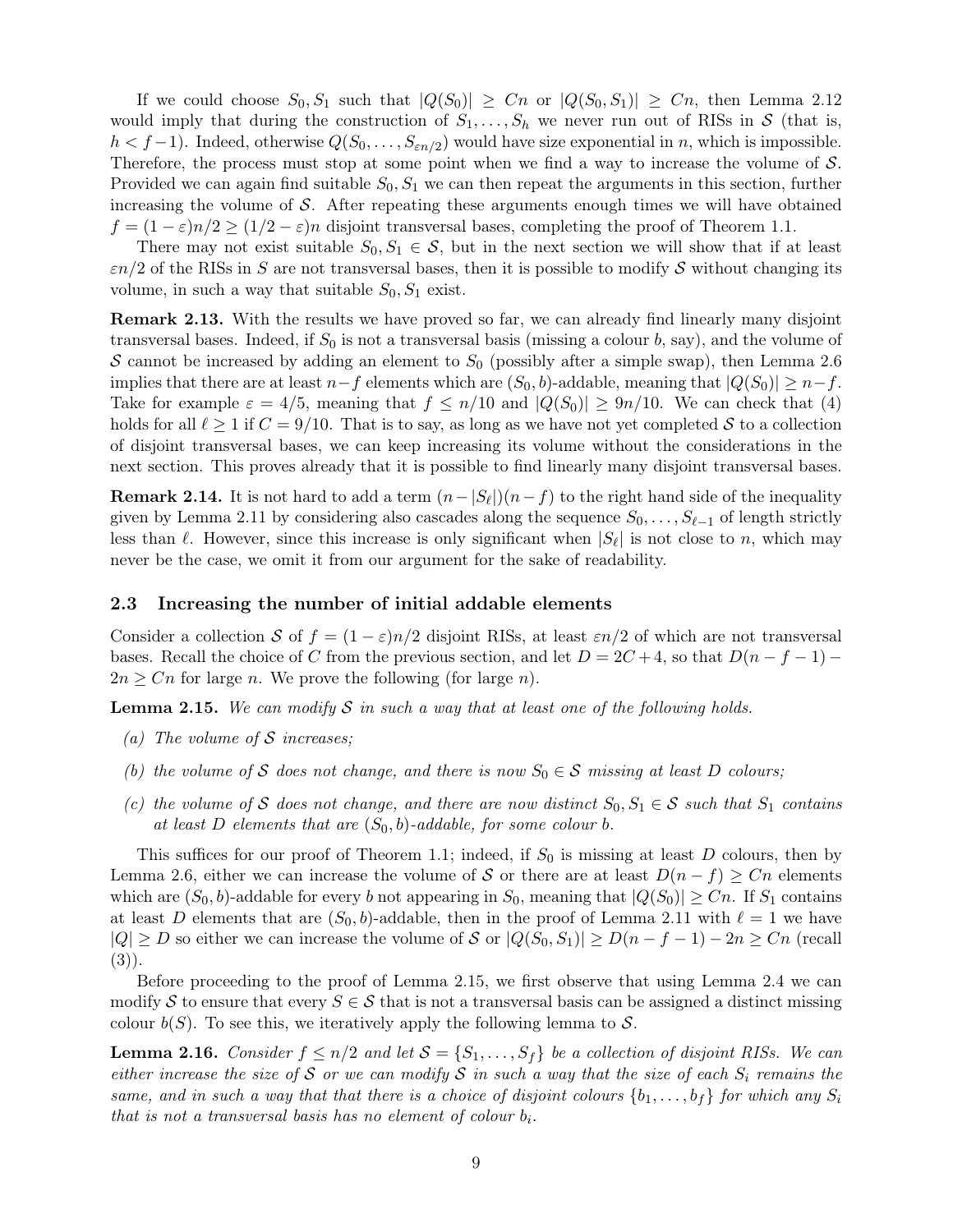*Proof.* Suppose for some i that we found distinct colours  $b_1, \ldots, b_{i-1}$  such that, for all  $S_i$  which are not transversal bases, no element of  $S_j$  is of colour  $b_j$ . If  $S_i$  is a transversal basis we choose an arbitrary unused colour as  $b_i$ . Otherwise there is a colour, say c, not appearing in  $S_i$ . Then by [Lemma 2.4](#page-3-0) either we can increase the size of S or there are at least  $n - f \geq n/2$  colours which are  $(S_i, c)$ -swappable. At least one of these colours does not appear in  $\{b_1, \ldots, b_{i-1}\}$ , since  $i-1 < f \leq n/2$ . Let b be such a colour and set  $b_i = b$ . By performing a simple swap, we transform  $S_i$  into a new RIS, still disjoint to all other  $S_j \in \mathcal{S}$  and missing the colour b.  $\Box$ 

Now we prove [Lemma 2.15.](#page-8-2)

Proof of [Lemma 2.15.](#page-8-2) Recall that we are assuming there are at least  $\varepsilon n/2$  RISs in S that are not transversal bases. Let E be the largest integer such that there are at least  $M_E = (\varepsilon/(4D^2))^E n$ RISs in S missing at least E colours. We may assume  $1 \le E < D$ . By [Lemma 2.16](#page-8-3) we may assume that each  $S \in \mathcal{S}$  which is not a transversal basis has a distinct missing colour  $b(S)$ . We describe a procedure that modifies  $S$  to increase  $E$ .

We create an auxiliary digraph G on the vertex set S as follows. For every  $S_0 \in \mathcal{S}$  missing at least E colours, put an arc to  $S_0$  from every  $S_1 \in \mathcal{S}$  such that  $S_1$  contains at least  $E + 1$  elements that are  $(S_0, b(S_0))$ -addable.

Say an  $(E + 1)$ -*out-star* in a digraph is a set of  $E + 1$  arcs directed away from a single vertex. Our goal is to prove that there are  $M_{E+1}$  vertex-disjoint  $(E+1)$ -out-stars. To see why this suffices, consider an  $(E + 1)$ -out-star (with centre  $S_1$ , say). We show how to transfer  $E + 1$  elements from  $S_1$  to its out-neighbours, the end result of which is that  $S_1$  is then missing  $E + 1$  colours. We will then be able to repeat this process for each of our out-stars.

For each of the  $E + 1$  out-neighbours  $S_0$  of  $S_1$  there are at least  $E + 1$  elements of  $S_1$  which are  $(S_0, b(S_0))$ -addable. Therefore, for each such  $S_0$  we can make a specific choice of such an  $(S_0, b(S_0))$ addable element, in such a way that each of these  $E + 1$  choices are *distinct*. For each  $S_0$  we can then transfer the chosen element from  $S_1$  to  $S_0$ , possibly with a simple swap. These simple swaps will not create any conflicts, because any addability witness for any element in  $S_0$  is in a colour unique to that  $S_0$  (by the property from [Lemma 2.16\)](#page-8-3). After this operation,  $S_i$  is now missing at least  $E + 1$  colours.

It will be a relatively straightforward matter to find our desired out-stars by studying the digraph G. First we show that G must have many edges.

**Claim.** In the above auxiliary digraph, we may assume that every  $S_0 \in \mathcal{S}$  missing at least E colours has in-degree at least  $\varepsilon n/D$ .

*Proof.* By [Lemma 2.6](#page-3-2) we can assume that there are at least  $E(n - f)$  elements which are  $(S_0, b(S_0))$ addable. All these elements appear in various  $S \in \mathcal{S}$  (otherwise we can increase the volume of  $\mathcal{S}$ ).

Let  $N^{-}(S_0)$  be the set of all  $S_1$  such that there is an arc from  $S_1$  to  $S_0$  in G (so  $|N^{-}(S_0)|$  is the indegree of  $S_0$ . By definition, every  $S \notin N^-(S_0)$  has at most E elements which are  $(S_0, b(S_0))$ addable. Moreover, observe that every  $S \in \mathcal{S}$  has fewer than D elements that are  $(S_0, b(S_0))$ -addable, or else (c) trivially occurs. It follows that

$$
D|N^{-}(S_0)| + E(f - |N^{-}(S_0)|) \ge E(n - f),
$$

so

$$
|N^-(S_0)| \ge \frac{E((n-f)-f)}{D-E} \ge \frac{\varepsilon n}{D},
$$

10

as desired.

 $\Box$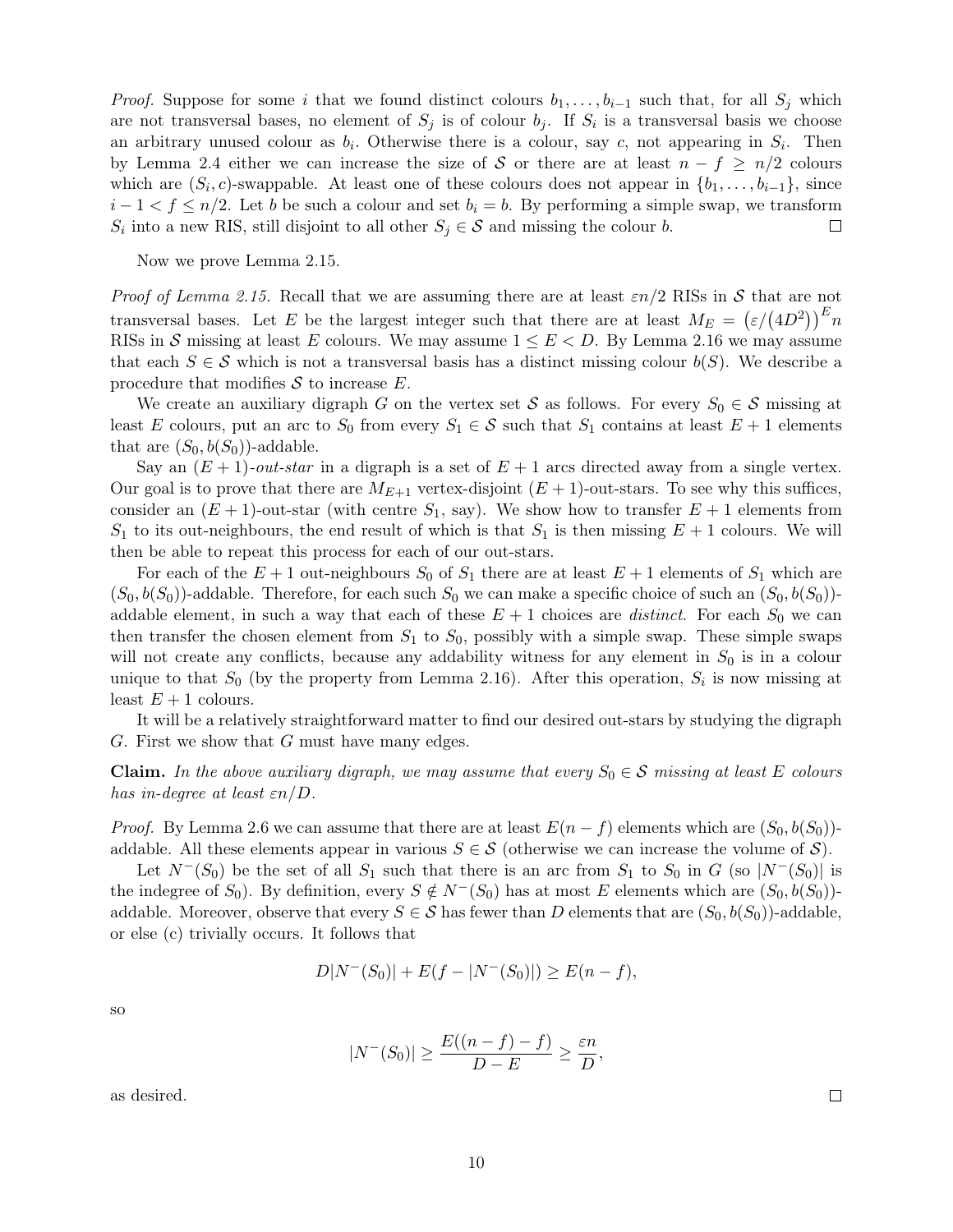We have proved that G has at least  $M_E \epsilon n/D$  edges. Now we finish the proof by showing how to find our desired out-stars.

**Claim.** G has at least  $M_{E+1}$  vertex-disjoint  $(E+1)$ -out-stars.

*Proof.* We can find these out-stars in a greedy fashion. Suppose that we have already found  $t$ vertex-disjoint  $(E + 1)$ -out-stars, for some  $t < M_{E+1}$ . We show that there must be an additional  $(E + 1)$ -out-star disjoint to these. Let G' be obtained from G by deleting all vertices in the out-stars we have found so far. Each of these out-stars has  $E + 2$  vertices, so the number of arcs in  $G'$  is at least

$$
M_E \frac{\varepsilon n}{D} - t(E+2) \cdot 2f > M_E \frac{\varepsilon n}{D} - M_{E+1}(E+2) \cdot 2f
$$
  
= 
$$
M_E \frac{\varepsilon n}{D} - \frac{M_E \varepsilon}{2D^2} \cdot (E+2)f
$$
  

$$
\geq M_E \varepsilon \left(\frac{n}{D} - \frac{f}{D}\right)
$$
  

$$
\geq M_E \varepsilon \cdot \frac{f}{D} \geq (E+1)f,
$$

where the last inequality holds for sufficiently large n, using the fact that  $M_E$  is linear in n. This means that  $G'$  (having at most f vertices) has a vertex with outdegree at least  $E + 1$ , which means  $G'$  contains an  $(E + 1)$ -out-star disjoint to the out-stars we have found so far.  $\Box$ 

## 3 Concluding remarks

In this paper we proved that that given bases  $B_1, \ldots, B_n$  in a matroid, we can find  $(1/2 - o(1))n$ disjoint transversal bases. Although our methods do not extend past  $n/2$ , we do not think that there is a fundamental obstacle preventing related methods from going further. Indeed, by tracking the possible cascades of swaps more carefully, it might be possible to find  $(1 - o(1))n$  disjoint transversal bases, or at least to find  $(1 - o(1))n$  disjoint partial transversals each of size  $(1 - o(1))n$ . Although we cannot completely rule out the possibility that a full proof of Rota's basis conjecture could be obtained in this way, we imagine that more ingredients will be required. We are hopeful that ideas used to prove existence of designs (see [\[24,](#page-12-12) [20\]](#page-12-13)) could be relevant, at least in the case of vector spaces.

Also, we remark that Rota's basis conjecture is reminiscent of some other problems concerning rainbow structures in graphs (actually, for a graphic matroid, Rota's basis conjecture can be interpreted as a conjecture about rainbow spanning forests in edge-coloured multigraphs). The closest one to Rota's basis conjecture seems to be the Brualdi–Hollingsworth conjecture [\[6\]](#page-11-8), which posits that for every  $(n-1)$ -edge-colouring of the complete graph  $K_n$ , the edges can be decomposed into rainbow spanning trees. This conjecture has recently seen some exciting progress (see for example [\[22,](#page-12-14) [27,](#page-12-15) [3,](#page-11-9) [25\]](#page-12-16)). We wonder if some of the ideas developed for the study of rainbow structures could be profitably applied to Rota's basis conjecture.

We also mention the following strengthening of Rota's basis conjecture due to Kahn (see [\[23\]](#page-12-0)). This is simultaneously a strengthening of the Dinitz conjecture [\[16\]](#page-12-17) on list-colouring of  $K_{n,n}$ , solved by Galvin [\[17\]](#page-12-18).

<span id="page-10-0"></span>**Conjecture 3.1.** Given a rank-n matroid and bases  $B_{i,j}$  for each  $1 \leq i,j \leq n$ , there exist representatives  $b_{i,j} \in B_{i,j}$  such that each of the sets  $\{b_{1,j}, \ldots, b_{n,j}\}\$  and  $\{b_{i,1}, \ldots, b_{i,n}\}\$  are bases.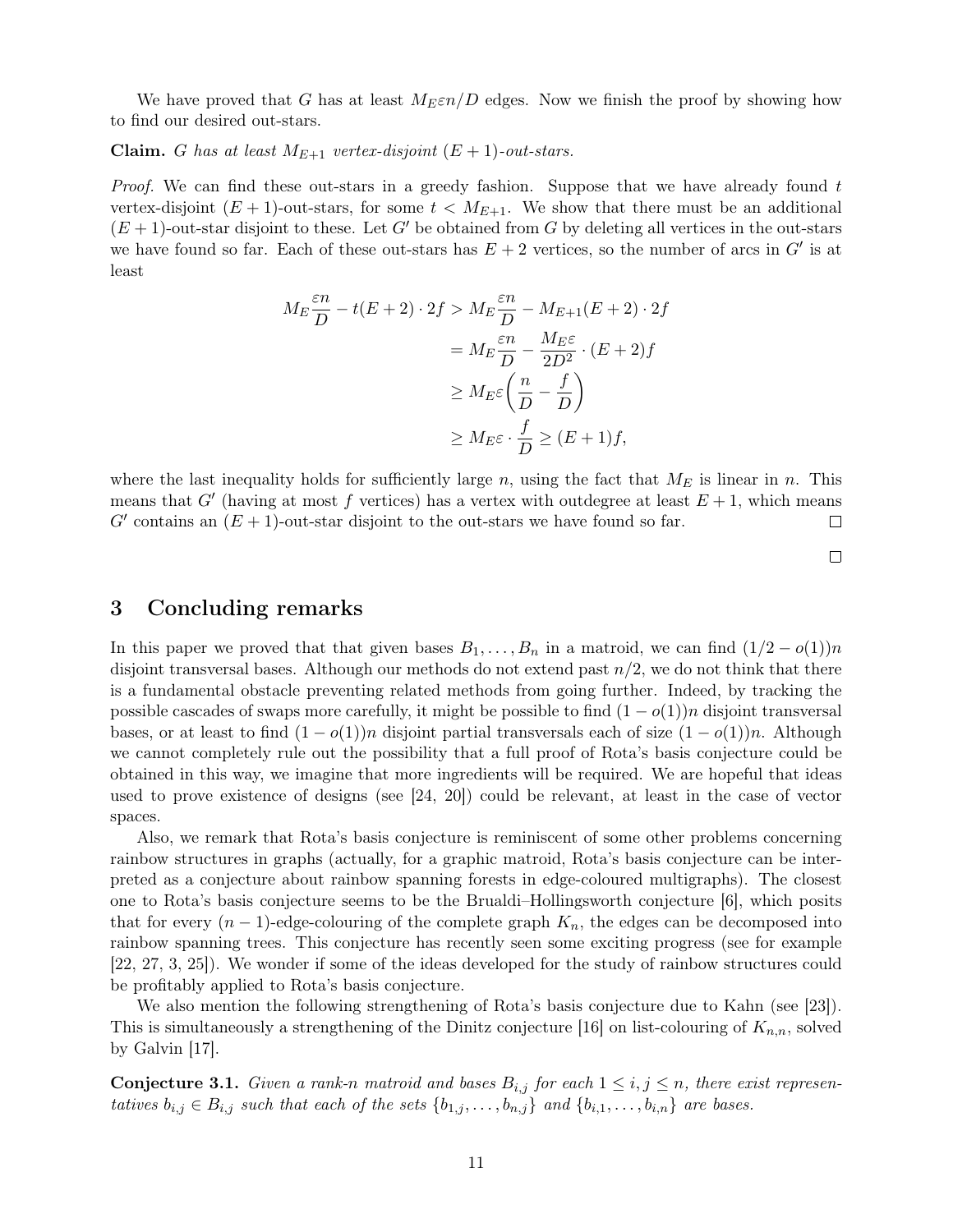The methods developed in this paper are also suitable for studying [Conjecture 3.1.](#page-10-0) In particular, the argument used to prove [Theorem 1.1](#page-1-0) can readily be modified to show the following natural partial result towards Kahn's conjecture.

<span id="page-11-10"></span>**Theorem 3.2.** For any  $\varepsilon > 0$  the following holds for sufficiently large n. Given a rank-n matroid and bases  $B_{i,j}$  for each  $1 \leq i \leq n$  and  $1 \leq j \leq f = (1 - \varepsilon)n/2$ , there exist representatives  $b_{i,j} \in B_{i,j}$ and  $L \subseteq \{1, \ldots, f\}$  such that each  $\{b_{i,j} : i \in L\}$  is independent, and such that  $\{b_{i,1}, \ldots, b_{i,n}\}$  is a basis for any  $i \in L$  and  $|L| \geq (1/2 - \varepsilon)n$ .

Note that if we are in the setting of [Conjecture 3.1](#page-10-0) where bases are given for all  $1 \leq i, j \leq n$ then the above theorem allows us to choose roughly which rows we would like to find our bases in.

Note also that if, for each fixed j, the bases  $B_{1,j}, \ldots, B_{n,j}$  are all equal, then Kahn's conjecture reduces to Rota's basis conjecture. This observation also shows that [Theorem 3.2](#page-11-10) implies [Theo](#page-1-0)[rem 1.1.](#page-1-0)

It is not hard to adapt the proof of [Theorem 1.1](#page-1-0) to prove [Theorem 3.2.](#page-11-10) However, since it would require repeating most of the argument, we omit the details here. For interested readers we present the details in a companion note, which we will not publish but will make available on the arXiv [\[7\]](#page-11-11).

Acknowledgements. We are extremely grateful to the anonymous referees for their careful reading of the paper and many useful suggestions.

## References

- <span id="page-11-2"></span>[1] R. Aharoni and E. Berger, The intersection of a matroid and a simplicial complex, Trans. Amer. Math. Soc. 358 (2006), no. 11, 4895–4917.
- <span id="page-11-0"></span>[2] N. Alon and M. Tarsi, Colorings and orientations of graphs, Combinatorica 12 (1992), no. 2, 125–134.
- <span id="page-11-9"></span>[3] J. Balogh, H. Liu and R. Montgomery, Rainbow spanning trees in properly coloured complete graphs, Discrete Appl. Math. 247 (2018), no. 1, 97–101.
- <span id="page-11-3"></span>[4] G. P. Bollen and J. Draisma, An online version of Rota's basis conjecture, J. Algebraic Combin. 41 (2015), no. 4, 1001–1012.
- <span id="page-11-7"></span>[5] R. A. Brualdi, Comments on bases in dependence structures, Bull. Austral. Math. Soc. 1 (1969), 161–167.
- <span id="page-11-8"></span>[6] R. A. Brualdi and S. Hollingsworth, Multicolored trees in complete graphs, J. Combin. Theory Ser. B 68 (1996), no. 2, 310–313.
- <span id="page-11-11"></span>[7] M. Bucic, M. Kwan, A. Pokrovskiy, B. Sudakov, On Kahn's basis conjecture, companion note.
- <span id="page-11-1"></span>[8] M. Cheung, Computational proof of Rota's basis conjecture for matroids of rank 4, unpublished manuscript, http://educ.jmu.edu/~[duceyje/undergrad/2012/mike.pdf](http://educ.jmu.edu/~duceyje/undergrad/2012/mike.pdf), 2012.
- <span id="page-11-4"></span>[9] T. Chow, Proposals for polymath projects, <https://mathoverflow.net/q/231153>, 2017.
- <span id="page-11-5"></span>[10] T. Chow, Rota's basis conjecture: Polymath 12, [https://polymathprojects.org/2017/02/](https://polymathprojects.org/2017/02/23/rotas-basis-conjecture-polymath-12/) [23/rotas-basis-conjecture-polymath-12/](https://polymathprojects.org/2017/02/23/rotas-basis-conjecture-polymath-12/), 2017.
- <span id="page-11-6"></span>[11] T. Chow, Rota's basis conjecture: Polymath 12, [https://polymathprojects.org/2017/03/](https://polymathprojects.org/2017/03/06/rotas-basis-conjecture-polymath-12-2/) [06/rotas-basis-conjecture-polymath-12-2/](https://polymathprojects.org/2017/03/06/rotas-basis-conjecture-polymath-12-2/), 2017.